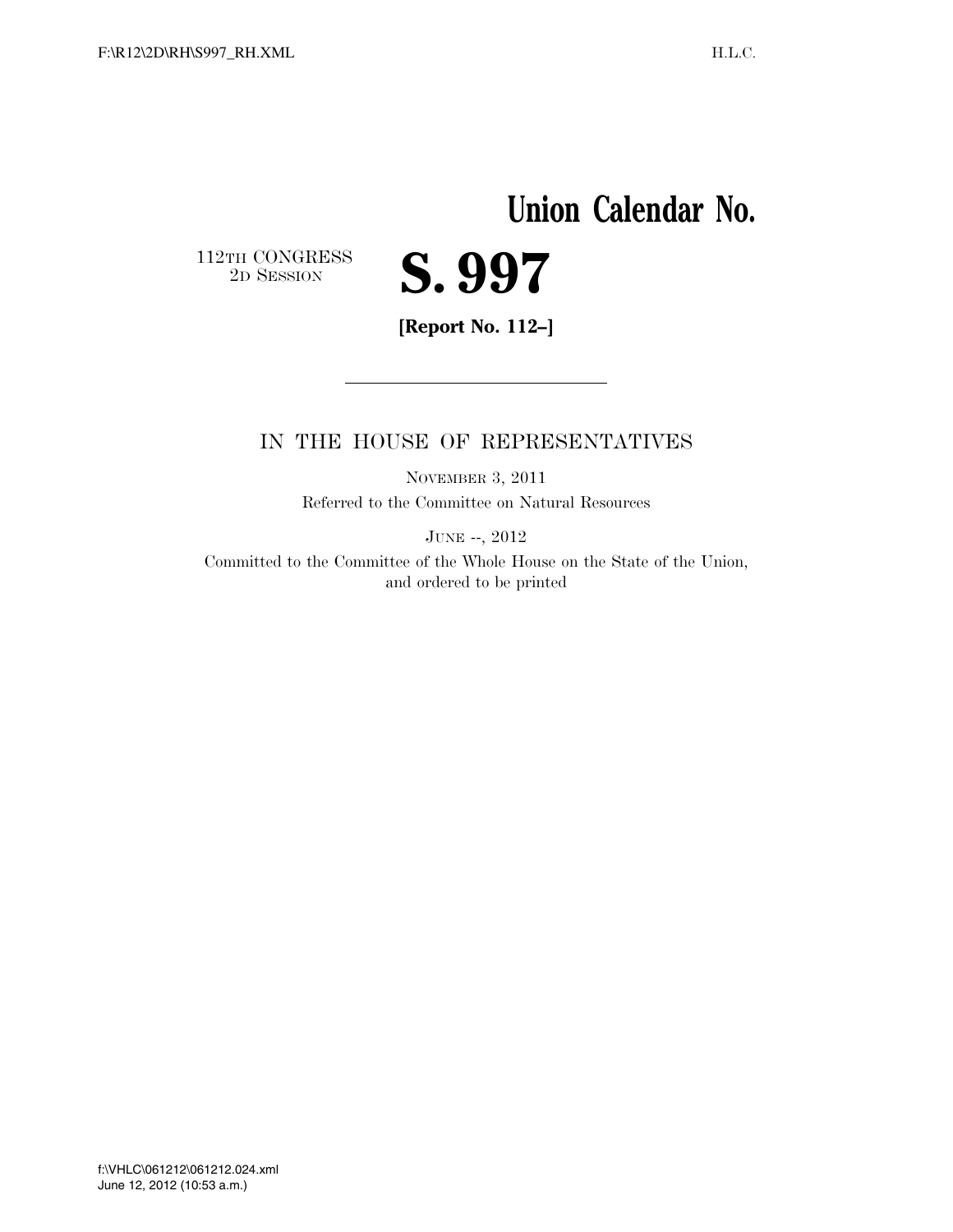## **A BILL**

To authorize the Secretary of the Interior to extend a water contract between the United States and the East Bench Irrigation District.